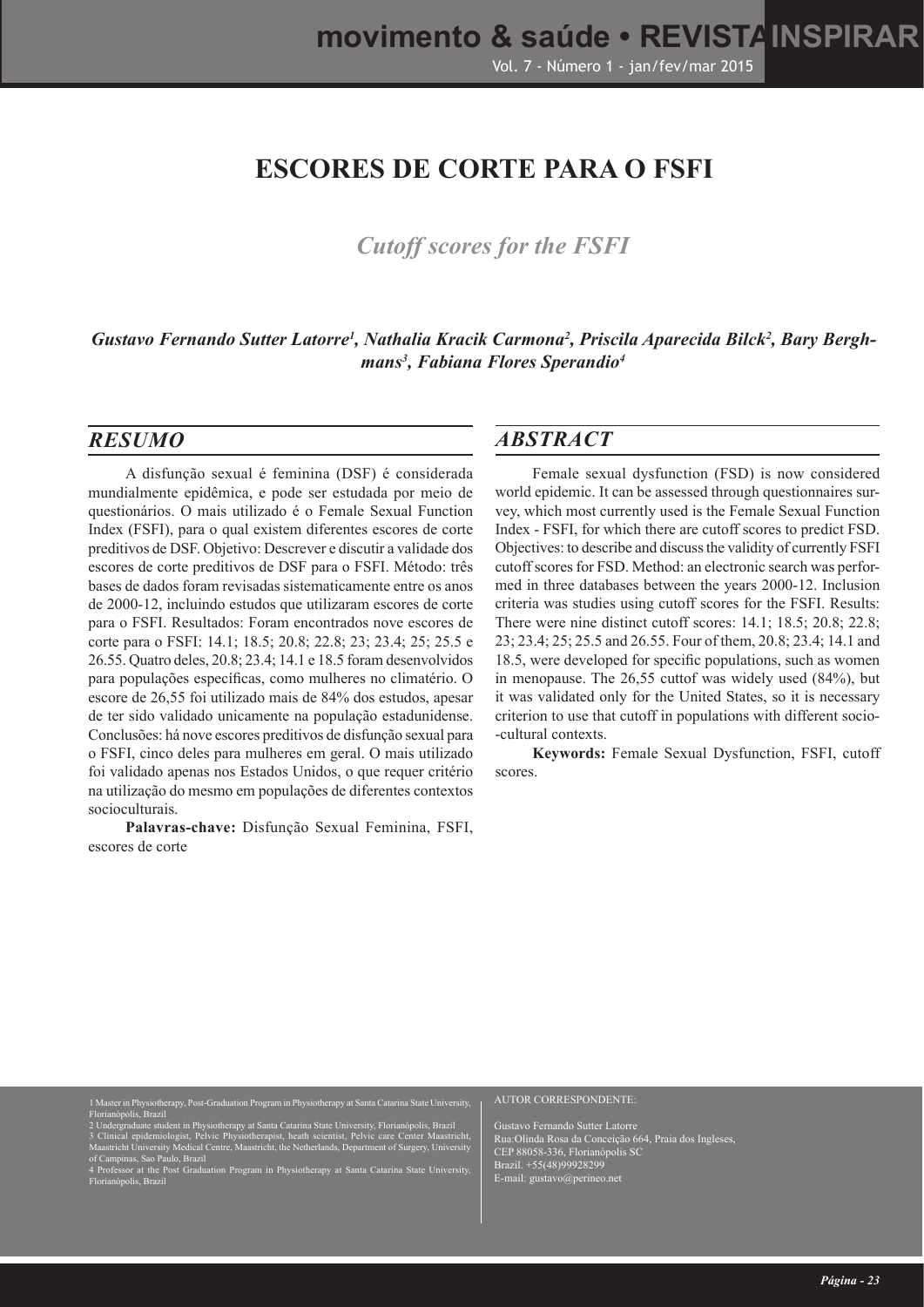# **REVISTAINSPIRAR • movimento & saúde movimento & saúde • REVISTAINSPIRAR**

Vol. 7 - Número 1 - jan/fev/mar 2015

## *INTRODUCTION*

Pelvic floor dysfunctions affect negatively the quality of life of women due to structural and functional damage to muscles, nerves, fasciae and/or ligaments. Such alterations may trigger health problems such as fecal and urinary incontinence, several types of genital prolapse and, remarkably, sexual dysfunctions<sup>1, 2</sup>.

Highly prevalent in women, currently a great deal of scientific effort has been spent to explain sexual dysfunctions (SD), characterized by dysfunctions during the stages of desire, plateau and orgasm, or by the presence of pain associated to sexual intercourse<sup>1</sup>.

One of the ways to assess SD is through questionnaires. Nowadays, these tools are widely used to investigate pelvic floor dysfunctions (PFD) in general <sup>3</sup>, including sexual implications 4,5.

Nowadays, the Female Sexual Function Index or FSFI<sup>6</sup> is the most used questionnaire worldwide to study female sexual function<sup>7</sup>. Meston et al.<sup>8</sup> have validated the FSFI for sexual dysfunction and hypoactive sexual arousal in 116 women, reporting that this tool was precise and adequate for its purpose. The instrument has undergone psychometric assessment, reliability tests, convergence and discrimination validity<sup>9</sup>, being translated to Dutch<sup>10</sup>, Malayan<sup>11</sup>, Chinese<sup>12, 13</sup>, Japanese<sup>14</sup>, Iranian<sup>15</sup> and other languages.

In Brazil, FSFI has been validated and culturally adapted to Portuguese, in parallel, by Hentschel et al.<sup>16</sup>, Thiel et al.<sup>17</sup> and Pacagnella et al.<sup>18</sup>. Construction validity was demonstrated by Pacagnella et al<sup>19</sup>.

It is a short scale, adding up to 19 questions that aims to assess the sexual function in women using six subscales. The sum of these scores allows measurement of desire, arousal, lubrication, orgasm, satisfaction and pain. There is also a total score of sexual function, which can range from 2 to 36, with higher scores indicating better function<sup>6,9</sup>.

Studies regarding female sexual dysfunction from the FSFI often mention the use of cutoff scores, a critical value that would allow the discrimination of people with higher and lower risk of presenting SD<sup>15</sup>. However, there are variations in the values of these critical scores $20, 23$  and, according to the context, some questions rise about how many cutoff scores there are, what scores and which is the most often used to predict female SD using the FSFI.

## *METHOD*

As the FSFI was first published in 2000<sup>6</sup>, the database of Pubmed, Scopus and BVS from 01/01/2000 to 31/11/2012 was examined, using only the search uniterm FSFI. Through reading of abstracts of all identified articles, those that had created, used or mentioned diagnostic cutoff scores for FSFI were included. Inclusions were independently performed by two researchers, and divergent cases have been resolved in a consensus meeting.

Duplicates of articles in the database were excluded. All included studies have been organized in charts according to author, country, sample, objective, sample size, cutoff score, outcomes and conclusion. These were then submitted to qualitative assessment through the Jadad Scale<sup>24</sup>, and studies with scores under 3 were withdrawn. Jadad Scale, also known as the

Oxford Quality Scoring System, is a widely used scale to independently assess the methodological quality of clinical trials, qualifying randomisation, blinding, withdrawals and dropout and if that points are described in the paper<sup>24</sup>. At last, manual counting of the most prevalent cutoff scores was performed. Considering the worldwide use of the FSFI, results presented were classified by country.

#### *RESULTS*

Our search returned 1,541 articles which at least mentioned FSFI, 384 from Pubmed, 352 from BVS and 805 from Scopus. Among those, 83 articles used or dealed with at least one cutoff score. Excluding duplicates, the present review used 51 remaining articles . None of them has obtained a score higher than 3 in the Jadad scale. Figure 1 summarizes the results from the different databases.





Most articles used the 26,55 cutoff score, reason why results were presented in two categories: articles which used the 26,55 cutoff score, and others.

#### **Studies which used the cutoff score 26.55**

In 2005, Wiegel et al.<sup>9</sup> validated the FSFI in U.S. citizens with sexual dysfunction, using outcomes of previous studies $6,8$ . For 568 included women with several types of sexual dysfunction, the total score of 26.55 was enough to classify 70.7% of women with sexual dysfunction, compared to a golden standard, i.e., an interview executed by a specialized sex therapist. The authors also described cutoff scores for each domain of the questionnaire. Both cutoff scores for all domains as for total score are the most often used for SD diagnose by FSFI.

 In Latin-America the cutoff score of 26.55 for SD was used in prevalence studies for women of different social contexts. Echeverry et al.<sup>21</sup> studied prevalence and risk factors of SD in Colombian women from 18 to 40 years old, whereas Garcia et al.25 did the same in Colombian women who either regularly go to a local gynecological routine care, or who belonged to the medical staff of the same hospital. Escajadillo-Vargas et al.26 studied prevalence of SD in young college students in Peru, Chile and Equador, whereas Blümel et al.<sup>27</sup> did the same for middle-aged women in 11 other Latin-American countries.

Similar studies have been performed in the U.S.A,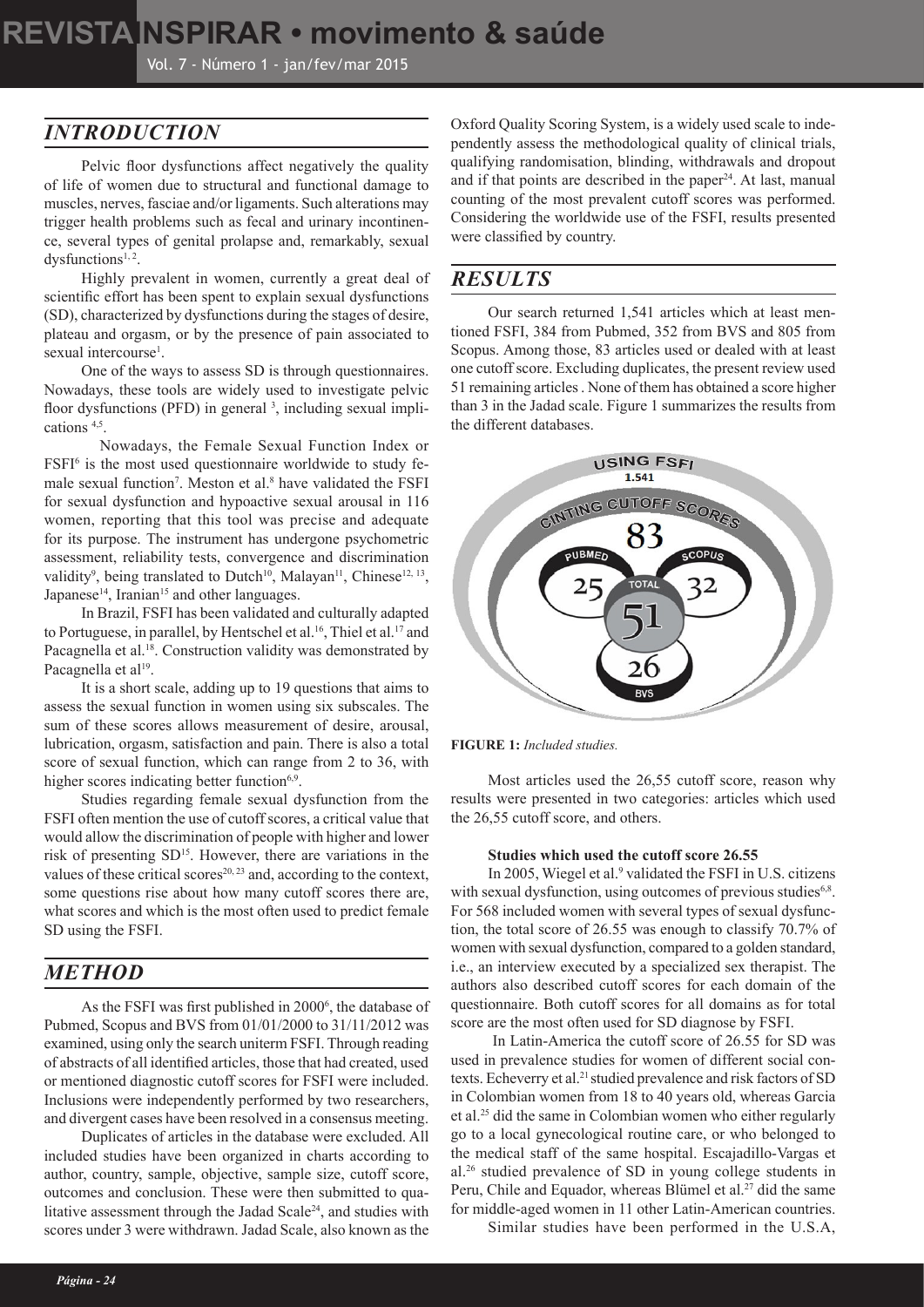utilizing the same cutoff score, by Shindel et al.<sup>28</sup> studying prevalence of SD in interns and medical residents. Breyer et al.29 compared SD prevalence in women with different sexual orientation, whereas Nelson et al.<sup>30</sup> investigated SD prevalence in women of infertile couples.

In Europe, the score 26.55 was used as the cutoff score for SD in general population women in England by Burri & Spector.<sup>31</sup> in Spain by Perez Lopez et al.<sup>32</sup> and in Turkey by Demir et al.<sup>33</sup>.

In Asia, similarly, Jara et al.<sup>34</sup> used the same score to study sexual function in Chinese menopausal women. In Thailand, Peevanajarassri et al.<sup>35</sup> also used this score in menopausal women, whereas Singh et al.<sup>36</sup> assessed sexual function in married Indian women who regularly came to a general ambulatory care clinic.

Besides women in the general population, the cutoff score developed by Wiegel et al. was also used to assess co- -morbidities related to female SDs. In Italy, Nappi et al.<sup>37</sup> used this SD score in women with headache. Damast et al.<sup>38</sup> used the same score in women who had endometrial cancer of all stages, whereas Onojiogu et al.<sup>39</sup> studied SD only in its first stage, under the same cutoff score. Baser et al.40 and Carter et al.41 researched the dysfunction in cervical cancer survivors who had undergone surgery utilizing the score 26.55, as well as Song et al.<sup>42</sup> utilized the score in women who had undergone premature surgical treatment for gynecological cancer.

The score was also used to assess the results of vaginoplasty<sup>43</sup> and rectosigmoid vaginoplasty<sup>44</sup> due to aplasia or agenesis, respectively. According to the impact of urinary dysfunctions in female sexual function, the score 26.55 was used for hyperactive bladder patients<sup>45</sup> and surgically corrected urinary incontinence<sup>46,47</sup>. Black et al. <sup>48</sup> used the score to study women who had undergone urethral trauma, whereas Otten et al.49 studied SD in women with interstitial cystitis or abdominal pain syndrome.

SD studies in pregnant women also used the 26.55 score as the cutoff score for dysfunction<sup>50</sup>. Ribeiro et al.<sup>51</sup> used the score to study SD in women who developed gestational? , Mezones et al.52 for diabetic menopausal women, while de Almeida et al.<sup>53</sup> studied the sexual function in women with premature ovarian failure. Rodriguez et al.<sup>54</sup> researched SD in women who had undergone hysterectomy.

This cutoff score was also used in infertile women<sup>55,56</sup>, women who underwent chronical dialysis <sup>57</sup>, kidney transplant 58, bariatric surgery<sup>59,60</sup>, who have focal epilepsy<sup>61</sup>, failed ileoanal anastomosis<sup>62</sup>, antidepressant users<sup>63</sup>, women with vaginal candidiasis and com candidíase vaginal and vulvodynia<sup>64</sup>.

#### **Studies using other cutoff scores**

Other cutoff scores have been used less frequently. In China, Zhang et al.<sup>22</sup> utilized a cutoff score of 25 for SD in women living in urban areas. Lianjun et al.<sup>65</sup> described 22.8 as cutoff as most adequate to identify SD in women with low income in urban areas. Compared to a medical specialist 's diagnosis, Xu et al.<sup>66</sup> found a score of 25.5 to be more specific to classify SD in middle aged women with high blood pressure,

In Italy, Giugliano et al. $67$  used 23 to indicate SD in type II diabetic women who had undergone different diets, whereas Esposito et al.68,69 found this score in SD in obese women with peripheral and autonomic neuropathies. Isidori et al.70 developed a shortened version of the FSFI, with six questions, with scores lees than 19 indicating SD.

In Italy, Nappi et al.23 described distinct cutoff scores for healthy women who regularly went to a gynecological ambulatory clinic. For women who used oral contraceptives the score was 20.8, for non-users 23.4; the cutoff score in menopausal women was 14.1, for women with hormonal replacement 18.5.These scores were calculated from the medians and quartiles from each sample.

When validating the Malayan version of the FSFI, Sidi et al.11 described a score of 55 as most adequate. However, the authors do not specify how this score can be compatible with the standard score of the FSFI with a, maximum of  $36<sup>6,9</sup>$ .

#### *DISCUSSION*

Female SD is a prevalent problem that needs further study <sup>1,31</sup>. Research based on questionnaires provides information on this health problem<sup>4,5</sup>. Instruments for this purpose have been developed in several countries, but the use of various questionnaires makes it difficult to compare data among the studies, which makes it difficult to systematically review the literature<sup>31</sup>.

Aiming to solve this problem, a board of experts gathered in 20006 to construct a questionnaire in order to assess the various aspects of female SD. The result was the FSFI, currently translated into several languages<sup>10,19</sup>, now being the most used instrument in studies of female SD7 . In 2005, a new board of experts gathered (9) to develop a cutoff score of the FSFI, that would allow to distinguish women who have and who have not sexual dysfunction.

Although it has been validated only for the U.S. population, the cutoff score, of 26.55, is currently the most used in studies of prevalence of female SD in those countries where the FSFI has been semantically validated. In fact, out of the identified 51 articles(84,3%) in the three database under study, only eight  $(15,7%)$  used different cutoff scores<sup>22,23,65,70</sup>. These scores, being 14,1, 18,5, 22,8, 23, 23,4, 25 and 25,5 are below the score of 26,55, found by the board in 2005, which means that these studies rule out a bigger portion of women from the dysfunction zone.

Maximum FSFI score is 36. The 26,55 cutoff score classifies as dysfunctional 73,75 of possible scores. Scores bellow that value, narrow this zone. I.e., cutoff scores of 23 and 25 points classifies as dysfunctional only 63.88% and 69.44% of the maximum possible scores respectively. Again, this cutoff scores are less rigid than Wiegel's et al., and classified as normal women would be diagnosed as dysfunctional by 26,55 cutoff.

Although less rigid, scores of 14.1 and 18.5 points, found in menopausal women, undergoing yes or no hormonal replacement<sup>23</sup>, decrease this zone to  $39.1\%$  and  $51.3\%$  of the total 36 points, respectively. However, these scores were calculated from the means and medians from the total scores of the sample of menopausal women. In those women a higher prevalence of SD was expected, and younger women - therefore less likely to have SD - did not take part in the means and medians for the cutoff, resulting in lower cutoff values. Once more, dysfunction women by the 2005 board standards are classified as normal, and thereby not treated.

One reason for lowering the cutoff scores for menopausal women may be the idea that, at this age, it is normal to expect some dysfunction. Nappi and collaborators<sup>23</sup> didn't make clear if, under their understanding, women over 18,5 cutoff point,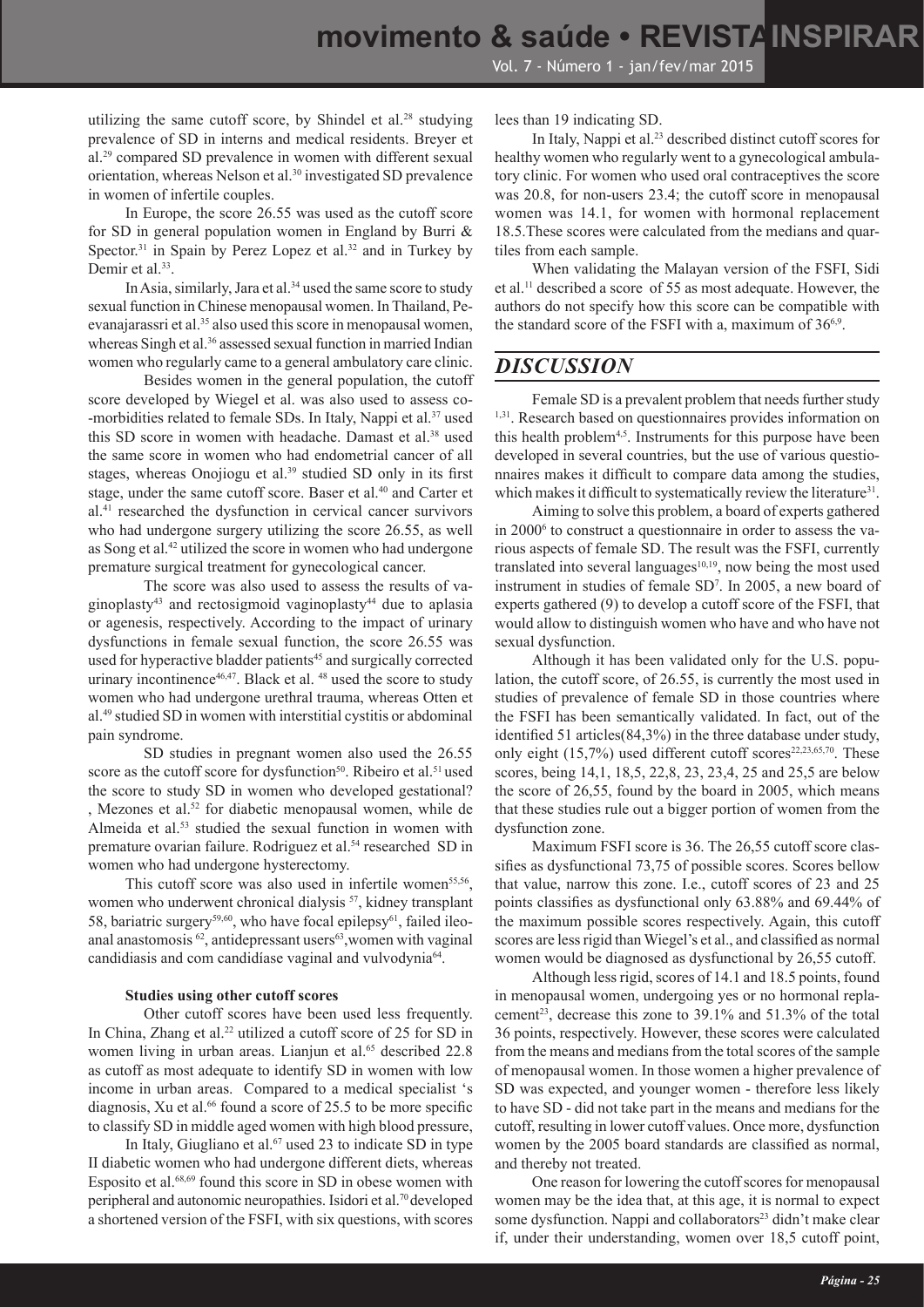but under 26,55, should not be treated. Nevertheless, a cutoff score which classifies as normal women who would be dysfunctional, allows the negligence of potentially affected and treatable individuals

If it is right that women with scores under 26.55 present SD, then this measure is independent of the specific group in which this woman belongs, either pregnant, menopausal, etc. In other words, even if all the menopausal population reaches scores under 26.55, this do not need to change the cutoff sensitivity. That observation must call attention to the fact that this population in at risk for SD, for which it is necessary greater scientific attention and clinical follow up.

It is remarkable that, for women in general, the values 22.8 and 23 (mean  $22.9 \pm 0.1$ ) are close each other, as well as 25 and 25.5 (mean  $25.25 \pm 0.25$ ). Gathering these values, it is possible to state that, generally, the cutoff scores used nowadays are 26.55, and a score around 23 and another around 25.25. More studies on the sensitivity of these scores are necessary.

This review, although it includes ten Brazilian studies, did not find cutoff scores that have been validated for the Brazilian population. The only five available studies used 26.55 as the cutoff score of the FSFI for SD50,51,53,66. Differences, especially the cultural ones, between Brazilian and U.S. populations, may create bias in relation to the sensitivity of the cutoff score, because of social, cultural and, mostly, religious differences. Hence, new studies are necessary to clarify these issues and, by then, the utilization of 26.55 as an identifier of SD in distinct cultural samples, as the brazilian population, must be analyzed under critical judgement.

## *CONCLUSION*

.

Currently, there are nine cutoff scores to diagnose female SD from the FSFI scores. They are 14.1; 18.5; 20.8; 22.8; 23; 23.4; 25; 25.5 and 26.55. Four of them, 20.8; 23.4; 14.1 and 18.5, were developed for specific populations, such as women in menopause, women who undergo hormonal replacement or oral contraceptives. The other five, 22.8; 23; 25; 25.5 and 26.55, were developed for women in general. The latter was widely used as the cut-off score for SD in the absolute majority of the studies. It is not clear why this one is more often used.

Most studies which used the cutoff scores for female SD from the FSFI used for this purpose the cutoff score 26.55 and this value was developed and validated on data from a sample of U.S. women. Such fact may turn into a potential generator of bias, and to prevent it new studies are needed. By then, the utilization of the score 26.55 as an identifier of SD in samples which are culturally distinct from the U.S. sample must be sensibly pondered.

## *REFERENCES*

1. Basson R, Althof S, Davis S, Fugl-Meyer K, Goldstein I, Leiblum S, et al. Summary of the Recommendations on Sexual Dysfunctions in Women. J Med Sex. 2004 Jul;1(1):24-34.

2. DeLancey JO. The hidden epidemic of pelvic floor dysfunction: Achieavable goals for improved prevention and treatment. Am J Obstet Gynecol. 2005 May;192(5):1488-95.

3. Stüpp L, Resende AP, Petricelli CD, Nakamura MU, Alexandre SM, Zanetti MR. Pelvic floor muscle and transversus abdominis activation in abdominal hypopressive technique through surface electromyography. Neurourol Urodyn.2011 Nov;30(8):1518-21.

4. Solomon D, Lentz R, Duffy AJ, Bell RL, Roberts KE. Female sexual function after pure transvaginal appendectomy: a cohort study. J Gastrointest Surg. 2012 Jan;16(1):183-7.

5. Ribeiro MC, Nakamura MU, Abdo CH, Torloni MR, Scanavino MT, Mattar R. Gravidez e Diabetes Gestacional: uma combinacao prejudicial a funcao sexual feminina? Ver Bras Ginecol Obstet. 2011;33(5):219-24.

6. Rosen R, Brown C, Heiman J, Leiblum S, Meston C, Shabsigh R, et al. The Female Sexual Function Index (FSFI): A multidimensional selfreport instrument for the assessment of female sexual function. J Sex Marital Ther. 2000 Apr-Jun;26(2):191-208.

7. Schroder M, Mell LK, Hurteau JA, Collins YC, Rotmensch J, Waggoner SE, et al. Clitoral therapy device for treatment of sexual dysfunction in irradiated cervical cancer patients. Int J Radiat Oncol Bio Phys. 2005 Mar 15;61(4):1078-86.

8. Meston CM, Derogatis LR. Validated instruments for assessing female sexual function. J Sex Marital Ther. 2002;28 Suppl 1:155-64.

9. Wiegel M, Meston C, Rosen R. The female sexual function index (FSFI): cross-validation and development of clinical cutoff scores. J Sex Marital Ther. 2005 Jan-Feb;31(1):1-20.

10. ter Kuile MM, Brauer M, Laan E. The Female Sexual Function Index (FSFI) and the Female Sexual Distress Scale (FSDS): psychometric properties within a Dutch population. J Sex Marital Ther. 2006 Jul-Sep;32(4):289-304.

11. Sidi H, Abdullah N, Puteh SE, Midin M. The Female Sexual Function Index (FSFI): validation of the Malay version. J Sex Med. 2007 Nov;4(6):1642-54.

12. Chang SR, Chang TC, Chen KH, Lin HH. Developing and validating a Taiwan version of the female sexual function index for pregnant women. J Sex Med. 2009 Jun;6(6):1609-16.

13. Sun X, Li C, Jin L, Fan Y. Development and validation of Chinese version of female sexual function index in a Chinese population-a pilot study. J Sex Med. 2011 Apr;8(4):1101-11.

14. Takahashi M, Inokuchi T, Watanabe C, Saito T, Kai I. The Female Sexual Function Index (FSFI): development of a Japanese version. J Sex Med. 2011 Aug;8(8):2246-54.

15. Fakhri A, Pakpour AH, Burri A, Morshedi H, Zeidi M. The Female Sexual Function Index: translation and validation of an Iranian version. J Sex Med. 2012 Feb;9(2):514-23.

16. Hentschel H, Alberton DL, Sawdy RJ, Capp E, Goldim JR, Passos EP. Sexual function in women from infertile couples and in women seeking surgical sterilization. J Se Marital Ther. 2008;34(2):107- 14.

17. Thiel RR, Dambros M, Palma PC, Thiel M, Riccetto CL, Ramos MF. Traducao para portugues, adaptacao cultural e validacao do Female Sexual Function Index. Rev Bras Ginecol Obstet. 2008 Oct; 30(10):504-10.

18. Pacagnella C, Vieira EM, Rodrigues Jr OM, Souza C. Adaptacao transcultural do Female Sexual Function Index.Cad Saude Publica. 2008 Feb; 24(2):416-26.

19. Pacagnella RC, Martinez EZ, Vieira EM. Validade de construto de uma versão em português do Female Sexual Function Index. Cad Saúde Pública. 2009 Nov; 25(11):2333-44.

20. Chang SR, Chang TC, Chen KH, Lin HH. Developing and validating a Taiwan version of the female sexual function index for pregnant women. J Sex Med. 2009 Jun; 6(6):1609-16.

21. Echeverry MC, Arango A, Castro B, Raigosa G. Study of the prevalence of female sexual dysfunction in sexually active women 18 to 40 years of age in Medellín, Colombia. J Sex Med. 2010 Aug; 7(8): 2663-9.

22. Zhang AX, Pan LJ, Chen XY, Pan F, Kan YJ. An investigation on female sexual dysfunction among urban Chinese women in Nanjing. Zhonghua Nan Ke Xue. 2011 Jun; 17(6): 488-91.

23. Nappi RE, Albani F, Vaccaro P, Gardella B, Salonia A, Chiovalo L, et al. Use of the Italian translation of the Female Sexual Function Index (FSFI) in routine gynecological practice. Gynecol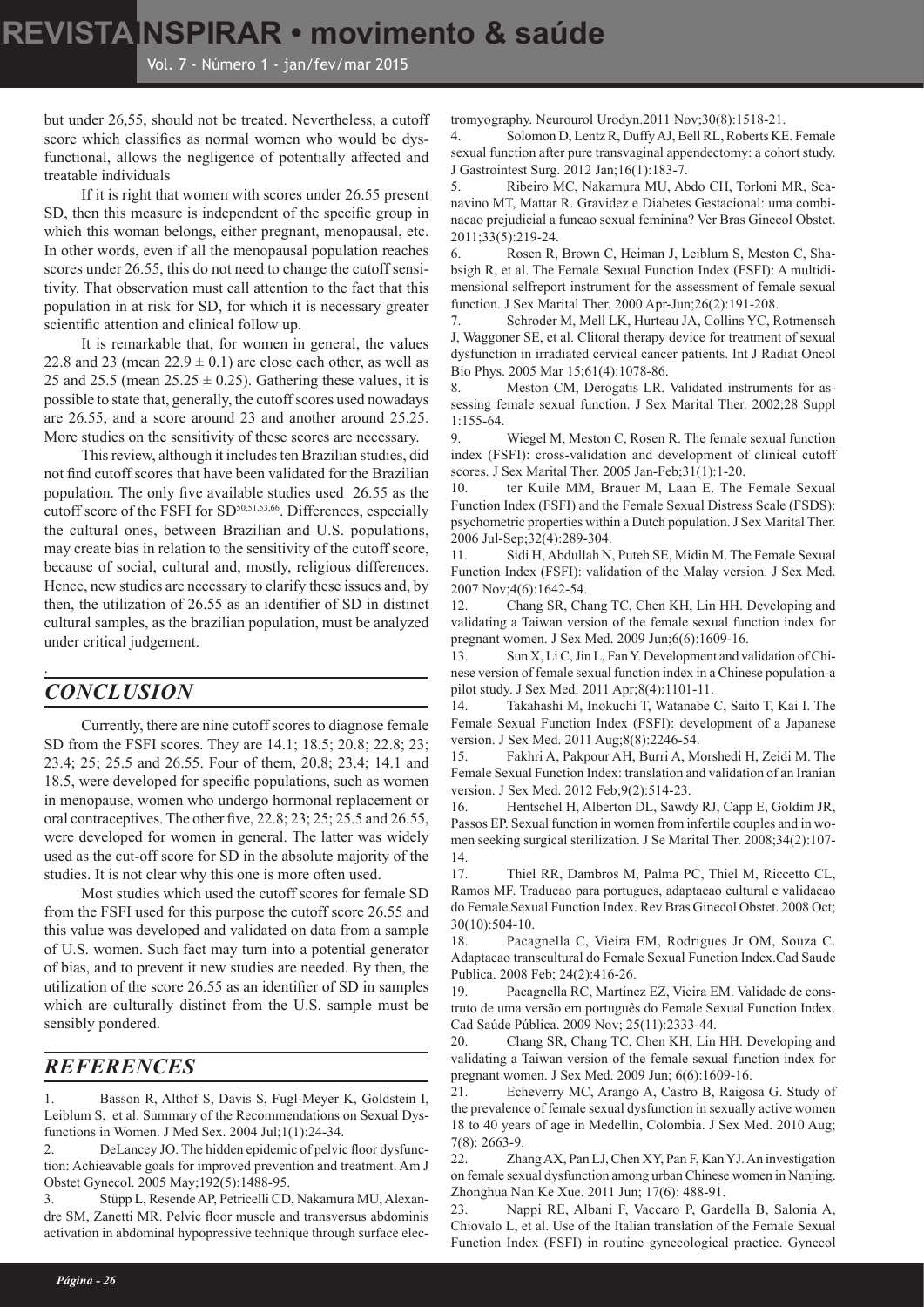Endocrinol. 2008 Apr; 24(4): 214-9.

24. Jadad AR, Moore RA, Carroll D, Jenkinson C, Reynolds DJ, Gavaghan DJ, et al. Assessing the quality of reports of randomized clinical trials: is blinding necessary? Control Clin Trials. 1996 Feb;17(1):1–12

25. Garcia S, Moreno S, Aponte H. Prevalence of sexual dysfunction in female outpatients and personnel at a Colombian hospital: correlation with hormonal profile. J Sex Med. 2008 May; 5(5): 1208-13.

26. Escajadillo-Vargas N, Mezones-Holguín E, Castro-Castro J, Cordova-Marcelo, Blumel JE, Perez-Lopez FR, et al. Sexual dysfunction risk and associated factors in young Peruvian university women. J Sex Med. 2011 Jun; 8(6):1701-9.

27. Blümel JE, Chedraui P, Baron G, Belzares E, Bencosme A, Calle A, et al. Sexual dysfunction in middle-aged women: a multicenter Latin American study using the Female Sexual Function Index. Menopause. 2009 Nov-Dec; 16(6):1139-48.

28. Shindel AW, Ferguson GG, Nelson CJ, Brandes SB. The sexual lives of medical students: a single institution survey. J Sex Med. 2008 Apr; 5(4): 796-803.

29. Breyer BN, Smith JF, Eisenberg ML, Ando KA,Rowen TS, Shindel AW. The impact of sexual orientation on sexuality and sexual practices in North American medical students. J Sex Med. 2010 Jul; 7(7):2391-400.

30. Nelson CJ, Shindel AW, Naughton CK, Ohebshalom M, Mulhall JP. Prevalence and predictors of sexual problems, relationship stress, and depression in female partners of infertile couples. J Sex Med. 2008 Aug; 5(8):1907-14.

31. Burri A; Spector T. Recent and lifelong sexual dysfunction in a female UK population sample: prevalence and risk factors. J Sex Med. 2011 Sep; 8(9): 2420-30.

32. Pérez-López FR, Fernández-Alonso AM, Trabalón-Pastor M, Vara C, Chedraui P. Assessment of sexual function and related factors in mid-aged sexually active Spanish women with the six-item Female Sex Function Index. Menopause. 2012 Nov; 19(11):1224-30.

33. Demir O, Parlakay N, Gok G, Adil AE. Sexual dysfunction in a female hospital staff. Türk Uroloji Dergisi. 2007; 33(2):156-160. 34. Jara D, Fuenzalida A, Figueroa R, Prado M, Flores D, Blumel JE, et al. Is the Menopause Rating Scale accurate for diagnosing sexual dysfunction among climacteric women? Maturitas. 2009 Mar 20; 62(3):321-3.

35. Peeyananjarassri K, Liabsuetrakul T, Soonthornpun K, Choobun T, Manopsilp P. Sexual functioning in postmenopausal women not taking hormone therapy in the Gynecological and Menopause Clinic, Songklanagarind Hospital measured by Female Sexual Function Index questionnaire. J Med Assoc Thai. 2008 May; 91(5):625-32.

36. Singh JC, Tharyan P, Kekre NS, Singh G, Gopalakrishnan G. Prevalence and risk factors for female sexual dysfunction in women attending a medical clinic in south India. J Postgrad Med.2009 Apr-Jun; 55(2): 113-20.

37. Nappi RE, Terreno E, Tassorelli C, Sances G, Allena M, Guaschino E, et al. Sexual function and distress in women treated for primary headaches in a tertiary university center. J Sex Med. 2012 Mar; 9(3): 761-9.

38. Damast S, Alektiar KM, Goldfarb S, Eaton A, Patil S, Mosenkis J, et al. Sexual functioning among endometrial cancer patients treated with adjuvant high-dose-rate intra-vaginal radiation therapy. Int J Radiat Oncol Biol Phys. 2012 Oct 1;84(2):187-93.

39. Onujiogu N, Johnson T, Seo S, Mijal K, Rash J, Seaborne L, et al. Survivors of endometrial cancer: who is at risk for sexual dysfunction? Gynecol Oncol. 2011 Nov;123(2):356-9.

40. Baser RE, Li Y, Carter J. Psychometric validation of the Female Sexual Function Index (FSFI) in cancer survivors. Cancer. 2012 Sep 15;118(18):4606-18.

41. Carter J, Sonoda Y, Baser RE, Raviv L, Chi DS, Barakat RR, et al. A 2-year prospective study assessing the emotional, sexual, and quality of life concerns of women undergoingradical trachelectomy versus radical hysterectomy for treatment of early-stage cervical cancer. Gynecol Oncol. 2010 Nov; 119(2):358-65.

42. Song T, Choi CH, Lee YY, Kim TJ, Lee JW, Kim BG, et al. Sexual function after surgery for early-stage cervical cancer: is there a difference in it according to the extent of surgical radicality? J Sex Med. 2012 Jun; 9(6):1697-704.

43. Karina K; Zbigniew F. Morphology of the neovagina and sexual functioning of patients with Mayer-Rokitansky-Küster-Hauser syndrome who underwent modified Wharton vaginoplasty. Ginekol Pol. 2012 Apr; 83(4): 255-9.

44. Labus LD, Djordjevic ML, Stanojevic DS, Bizic MR, Stojanovic BZ, Cavic TM. Rectosigmoid vaginoplasty in patients with vaginal agenesis: sexual and psychosocial outcomes. Sex Health. 2011 Sep; 8(3): 427-30.

45. Zahariou A, Karamouti M, Tyligada E, Papaioannou P. Sexual function in women with overactive bladder. Female Pelvic Med Reconstr Surg. 2010 Jan; 16(1): 31-6.

46. Filocamo MT, Serati M, Frumenzio E, Li Marzi V, Cattoni E, Champagne A, et al. The impact of mid-urethral slings for the treatment of urodynamic stress incontinence on female sexual function: a multicenter prospective study. J Sex Med. 2011 Jul; 8(7): 2002-8.

47. Di Tonno F, Mazzariol C, Optale G, Piazza N, Ciaccia M, Pianon C. Evaluation of the female sexual function after vaginal surgery using the FSFI (Female Sexual Function Index). Urologia. 2007 Oct-Dec; 74(4):242-6.

48. Black PC, Miller EA, Porter JR, Wessells H. Urethral and bladder neck injury associated with pelvic fracture in 25 female patients. J Urol. 2006 Jun;175(6):2140-4

49. Ottem DP, Carr LK, Perks AE, Lee P, Teichman JM. Interstitial cystitis and female sexual dysfunction. Urology. 2007 Apr;69(4):608-10.

50. Naldoni LM, Pazmiño MA, Pezzan PA, Perusa SB, Duarte G, Ferreira CH. Evaluation of sexual function in Brazilian pregnant women. J Sex Marital Ther. 2011;37(2):116-29.

51. Ribeiro MC, Nakamura MU, Scanavino T, Torloni MR, Mattar R. Female sexual function and gestational diabetes. J Sex Med. 2012 Mar; 9(3):786-92.

52. Mezones-Holguin E, Blümel JE, Huezo M, Vargas R, Castro J, Cordova W, et al. Impact of diabetes mellitus on the sexuality of Peruvian postmenopausal. Gynecol Endocrinol. 2008 Aug; 24(8):470- 4.

53. de Almeida DM, Benetti-Pinto CL, Makuch MY. Sexual function of women with premature ovarian failure. Menopause. 2011 Mar: 18(3):262-6.

54. Rodríguez MC, Chedraui P, Schwager G, Hidalgo L, Perez- -Lopez FR. Assessment of sexuality after hysterectomy using the Female Sexual Function Index. J Obstet Gynaecol. 2012 Feb; 32(2):180-4.

55. Oskay UY, Beji NK, Serdaroglu H. The issue of infertility and sexual function in Turkish women. Sex Disabil. 2010 Jun; 28(2):71-79.

56. Furukawa AP, Patton PE, Amato P, et al. Dyspareunia and sexual dysfunction in women seeking fertility treatment. Fertil Steril. 2012 Dec;98(6):1544-1548.e2.

57. Seethala S, Hess R, Bossola M, Unruh ML, Weisbord SD. Sexual function in women receiving maintenance dialysis. Hemodial Int. 2010 Jan; 14(1):55-60.

58. Filocamo MT, Zanazzi M, Li Marzi V, Lombardi G, Del Popolo G, Mancini G, et al. Sexual dysfunction in women during dialysis and after renal transplantation. J Sex Med. 2009 Nov; 6(11): 3125-31.

59. Bond DS, Vithiananthan S, Leahey TM, Thomas JG, Sax HC, Pohl D, et al. Prevalence and degree of sexual dysfunction in a sample of women seeking bariatric surgery. Surg Obes Relat Dis. 2009 Nov-Dec; 5(6):698-704.

60. Bond DS, Wing RR, Vithiananthan S, Sax HC, Roye GD, Ryder BA, et al. Significant resolution of female sexual dysfunction after bariatric surgery. Surg Obes Relat Dis. 2011 Jan-Feb;7(1):1-7.

61. Zelená V, Kuba R, Pohanka M, Soska V, Reklor I. Sexual functions in women with focal epilepsy. A preliminary study. Epileptic Disord. 2007 Dec; 9 Suppl 1: S83-92.

62. Bengtsson J, Lindholm E, Nordgren S. Sexual function after